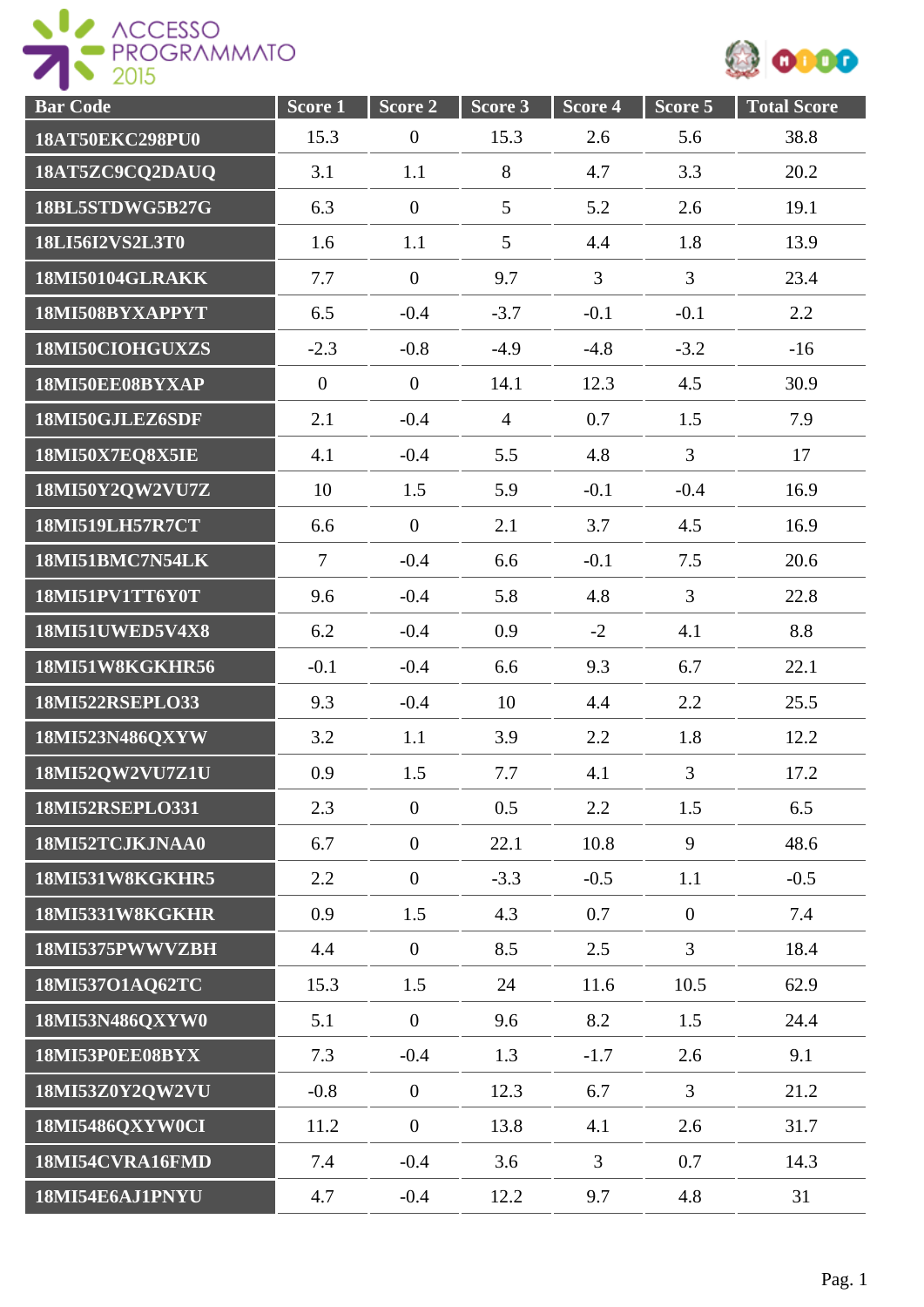



| <b>Bar Code</b>        | Score 1        | Score 2          | Score 3        | Score 4          | Score 5        | <b>Total Score</b> |
|------------------------|----------------|------------------|----------------|------------------|----------------|--------------------|
| 18MI54M8W98L9SF        | 7.4            | $\boldsymbol{0}$ | 8.5            | 10.1             | 4.5            | 30.5               |
| 18MI54RCEVCGR0A        | 1.7            | $\boldsymbol{0}$ | 9.6            | 4.1              | 1.5            | 16.9               |
| 18MI54X8A22RSEP        | 2.4            | $\boldsymbol{0}$ | 2.2            | 4.5              | 0.7            | 9.8                |
| 18MI554LKBXCLGV        | 8.1            | 1.1              | 4.2            | 5.9              | 6.7            | 26                 |
| 18MI556GIP9TBOD        | 4.3            | $\boldsymbol{0}$ | 3.2            | 6.7              | $\mathbf{0}$   | 14.2               |
| 18MI557RNX2BHZV        | $\overline{4}$ | $-0.4$           | 6.9            | 5.2              | 4.8            | 20.5               |
| 18MI55CYX24YBZI        | 7.7            | $\overline{0}$   | 16.4           | 12.3             | 10.1           | 46.5               |
| 18MI55IE23N486Q        | 8.8            | $-0.4$           | 0.1            | $\boldsymbol{0}$ | $\theta$       | 8.5                |
| 18MI55PWWVZBHNG        | 7.7            | $\boldsymbol{0}$ | 8.5            | 3.3              | 4.5            | 24                 |
| 18MI55QS9PT52OZ        | 9.3            | $\boldsymbol{0}$ | 13.1           | 10.5             | 6              | 38.9               |
| 18MI55US2Z15J9H        | 0.2            | $\boldsymbol{0}$ | 9.3            | 9.7              | $\overline{3}$ | 22.2               |
| 18MI55V4X8A22RS        | 11.2           | $\boldsymbol{0}$ | 17.6           | 7.4              | 10.5           | 46.7               |
| 18MI563P0EE08BY        | 8.2            | $\boldsymbol{0}$ | 15.3           | 15               | $\overline{3}$ | 41.5               |
| 18MI56DP7W4HC12        | 2.5            | $\boldsymbol{0}$ | 4.1            | 0.7              | 9              | 16.3               |
| 18MI56GIP9TBODT        | $-2.4$         | $\boldsymbol{0}$ | 10.7           | $\mathbf{1}$     | 2.9            | 12.2               |
| 18MI56N0P50SBIJ        | 0.9            | $\boldsymbol{0}$ | 4.3            | 3.7              | 1.5            | 10.4               |
| 18MI56RTRU63P0E        | $-1.8$         | 1.1              | 1.6            | 2.5              | 1.4            | 4.8                |
| 18MI56S5DU5WFNN        | 6.6            | $-0.4$           | 3.3            | $\overline{0}$   | $-0.4$         | 9.1                |
| 18MI56SDFWDHS1B        | 9.2            | 1.5              | 10.3           | 7.8              | 5.6            | 34.4               |
| 18MI570X7EQ8X5I        | 13             | $\overline{0}$   | $-0.6$         | $-0.8$           | $\overline{0}$ | 11.6               |
| 18MI575PWWVZBHN        | 8.8            | 1.5              | 5.8            | $-0.4$           | 1.5            | 17.2               |
| 18MI57EQ8X5IE23        | 6.5            | 1.5              | $-0.5$         | 3.7              | 1.1            | 12.3               |
| 18MI57JEJGQ45FH        | 5.9            | $\boldsymbol{0}$ | $\overline{4}$ | 0.3              | 2.6            | 12.8               |
| 18MI57UZ89CQ29B        | 9.2            | $\overline{0}$   | 5.9            | 1.8              | 4.1            | 21                 |
| 18MI57W4HC12M37        | 9.2            | 1.5              | 4.7            | 7.1              | 4.5            | 27                 |
| 18MI57Z1UWED5V4        | 6.6            | $-0.8$           | 12.6           | 8.9              | $\overline{3}$ | 30.3               |
| 18MI57ZS3YXNN9K        | 4.7            | $\overline{0}$   | 0.3            | $-0.4$           | 2.6            | 7.2                |
| 18MI58A22RSEPLO        | 4.6            | $\boldsymbol{0}$ | 14.9           | 12               | 0.3            | 31.8               |
| 18MI58L9SFB9JBF        | 4.8            | $\boldsymbol{0}$ | 11.1           | 9.7              | 3.7            | 29.3               |
| <b>18MI598L9SFB9JB</b> | $-0.8$         | 1.5              | 0.1            | 0.7              | $\overline{3}$ | 4.5                |
| 18MI59DR4CVRA16        | 3.8            | $-0.8$           | $-3.6$         | $-0.8$           | 1.5            | 0.1                |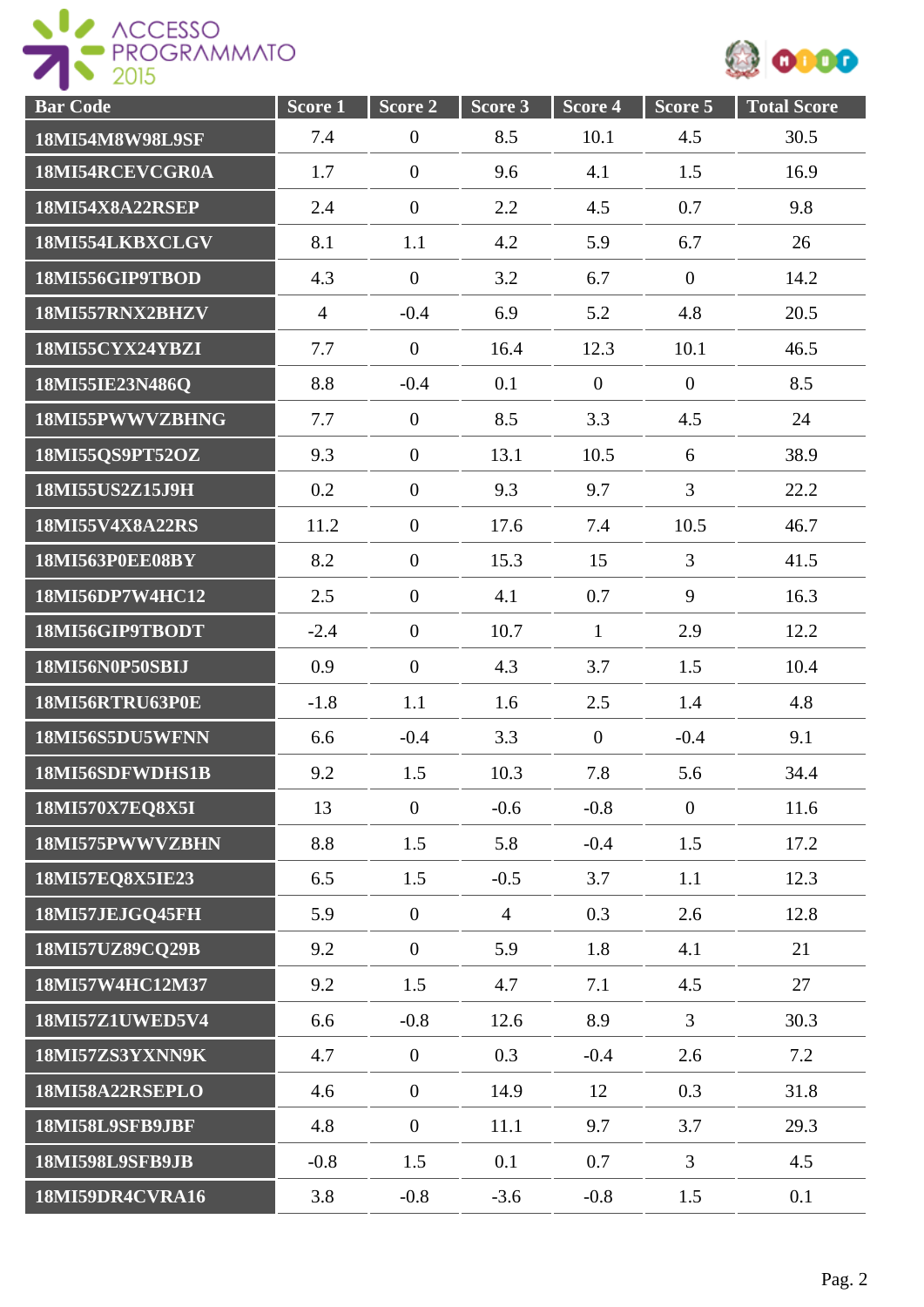



| <b>Bar Code</b> | Score <sub>1</sub> | Score 2          | Score 3        | Score <sub>4</sub> | Score 5        | <b>Total Score</b> |
|-----------------|--------------------|------------------|----------------|--------------------|----------------|--------------------|
| 18MI59HFYTYV47C | 8.4                | $-0.8$           | $-6.4$         | 2.1                | $-0.1$         | 3.2                |
| 18MI59PT52OZDDZ | $-0.9$             | $\boldsymbol{0}$ | 10.7           | 7.8                | 2.6            | 20.2               |
| 18MI59SFB9JBFN5 | 11.5               | $\boldsymbol{0}$ | 8.2            | $\mathbf{0}$       | $\overline{0}$ | 19.7               |
| 18MI59V09DR4CVR | 2.9                | $\boldsymbol{0}$ | 4.7            | 2.9                | 6              | 16.5               |
| 18MI59WHJ0GKW4E | 1.8                | $\boldsymbol{0}$ | 9.3            | 8.6                | 6              | 25.7               |
| 18MI59X0F5DBTPU | 4.1                | 1.5              | 5.1            | 3.7                | 1.5            | 15.9               |
| 18MI5A16FMD3Z0Y | 9.9                | $-0.4$           | 7.7            | $-0.1$             | $-1.2$         | 15.9               |
| 18MI5A22RSEPLO3 | 4.3                | $\boldsymbol{0}$ | 8.5            | 0.7                | 2.2            | 15.7               |
| 18MI5A4Y4M8W98L | 4.7                | $\boldsymbol{0}$ | 11.9           | 5.2                | 2.2            | 24                 |
| 18MI5AHV7FZUCD4 | 10.7               | $\boldsymbol{0}$ | 15.3           | 5.5                | 5.6            | 37.1               |
| 18MI5AISOR664ZN | 0.6                | $-0.4$           | 5.1            | 1.4                | 2.6            | 9.3                |
| 18MI5AJOLU89KLT | 8                  | $-0.4$           | 1.6            | 1.4                | 3.3            | 13.9               |
| 18MI5AKFURL6ZW6 | 6.9                | $\overline{0}$   | 12.6           | 7.5                | $\overline{3}$ | 30                 |
| 18MI5APPYT9V09D | 6.2                | $-0.4$           | 13             | 2.1                | 7.1            | 28                 |
| 18MI5B1EST2XYA3 | 5.5                | 1.1              | 2.4            | $-0.9$             | 2.6            | 10.7               |
| 18MI5B6M43JJAWA | $\overline{4}$     | $\theta$         | 6.6            | 4.1                | 2.2            | 16.9               |
| 18MI5B9JBFN5US2 | 8.5                | $-0.4$           | 10             | 1.8                | 1.5            | 21.4               |
| 18MI5BODTZRA4Y4 | $\overline{7}$     | $-0.4$           | 7.7            | 7.8                | 6              | 28.1               |
| 18MI5BUQ05ELC2Y | 10.4               | $-0.4$           | 12.3           | 8.2                | 3              | 33.5               |
| 18MI5BXCLGVSM70 | 18.3               | 1.5              | 23.6           | 10.1               | 10.1           | 63.6               |
| 18MI5C6RTRU63P0 | 8.5                | $\boldsymbol{0}$ | 10.4           | 6                  | 3.3            | 28.2               |
| 18MI5C717PZBPVI | 2.4                | $\boldsymbol{0}$ | $-2.5$         | 1.1                | $-0.8$         | 0.2                |
| 18MI5CIOHGUXZSI | 9.6                | 1.5              | 6.5            | 4.4                | $\overline{3}$ | 25                 |
| 18MI5CJKJNAA0GJ | $\overline{4}$     | $\boldsymbol{0}$ | 10.3           | 5.9                | 3.3            | 23.5               |
| 18MI5CLGVSM70X7 | 5.5                | $-0.4$           | 10             | 7.1                | $\overline{0}$ | 22.2               |
| 18MI5CUV37O1AQ6 | 11.1               | $\boldsymbol{0}$ | 10             | 3.3                | $\overline{3}$ | 27.4               |
| 18MI5CVRA16FMD3 | 0.7                | $\boldsymbol{0}$ | 8.1            | 11.6               | 4.5            | 24.9               |
| 18MI5D3Z0Y2QW2V | 16                 | $\boldsymbol{0}$ | $\overline{2}$ | 6.7                | 1.5            | 26.2               |
| 18MI5DATOTQ02PR | 4.6                | $-0.8$           | 8.4            | 0.6                | 2.6            | 15.4               |
| 18MI5DDZ6AXWO9O | 13                 | $\boldsymbol{0}$ | 15.3           | 3.7                | 9              | 41                 |
| 18MI5DP7W4HC12M | 2.9                | $\boldsymbol{0}$ | $\tau$         | 6.7                | 1.5            | 18.1               |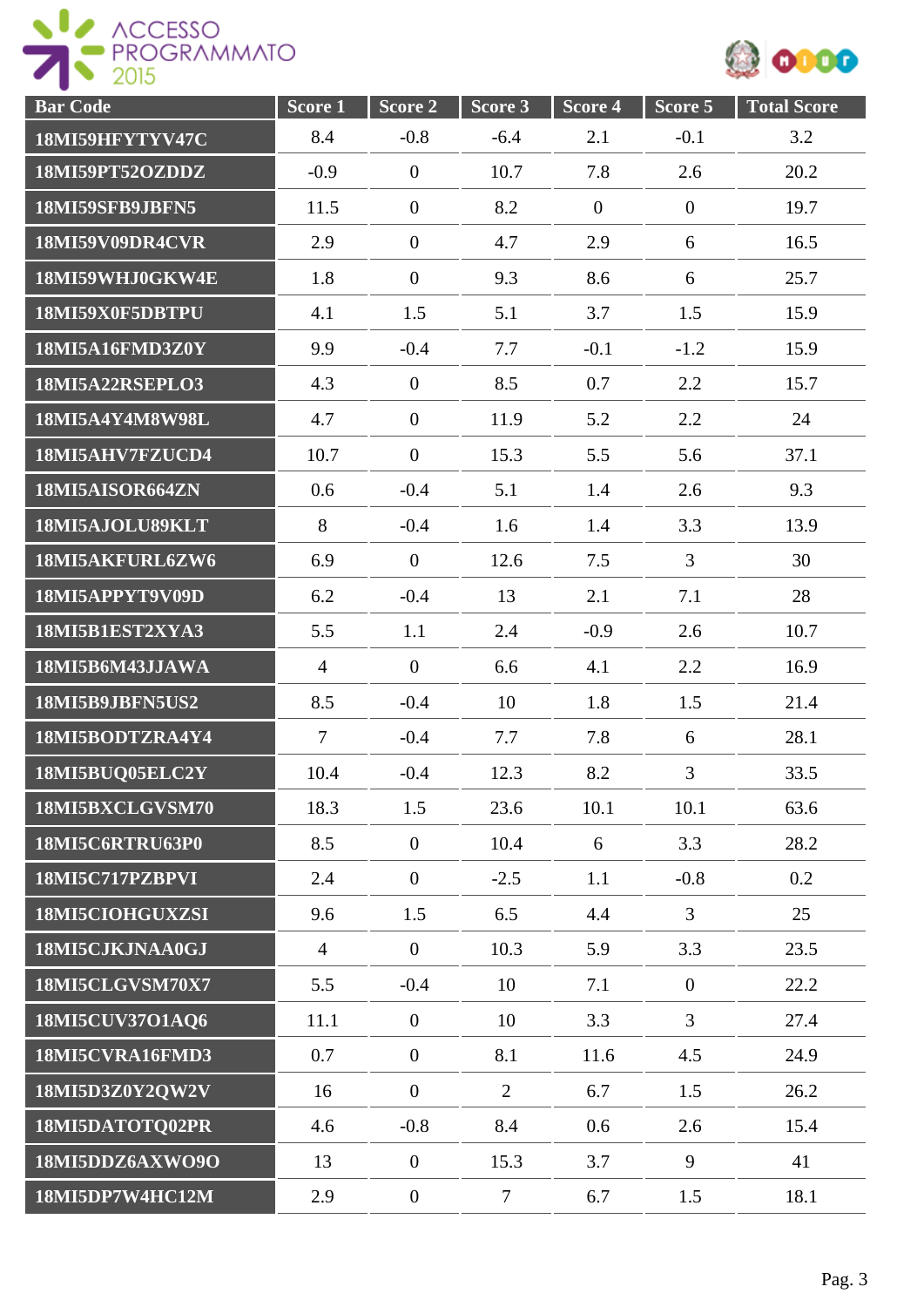



| <b>Bar Code</b>        | Score 1 | $Score$ 2        | Score 3      | Score 4 | Score 5        | <b>Total Score</b> |
|------------------------|---------|------------------|--------------|---------|----------------|--------------------|
| 18MI5DR4CVRA16F        | 6.5     | $-0.4$           | 3.5          | 6.7     | 1.8            | 18.1               |
| 18MI5E08BYXAPPY        | 10.7    | 1.5              | 14.5         | 8.2     | 10.1           | 45                 |
| 18MI5E23N486QXY        | 11.1    | $\boldsymbol{0}$ | 8.5          | 4.1     | 4.5            | 28.2               |
| 18MI5EA8IA9DM4T        | 14.1    | $-0.8$           | 13.4         | 7.8     | 5.6            | 40.1               |
| 18MI5EE08BYXAPP        | 2.4     | $-0.4$           | 3.9          | 3.7     | 1.5            | 11.1               |
| <b>18MI5EPLO331W8K</b> | 12.3    | $\mathbf{0}$     | 9.3          | 9.7     | 4.5            | 35.8               |
| 18MI5EQ8X5IE23N        | 3.3     | 1.5              | $-0.3$       | $-1.3$  | 1.5            | 4.7                |
| 18MI5EZ6SDFWDHS        | 1.3     | $-0.4$           | 8.9          | 6.3     | 1.8            | 17.9               |
| 18MI5FMEIRCC8XD        | 4.6     | $-0.8$           | 5            | $\tau$  | 6.7            | 22.5               |
| 18MI5FN5US2Z15J        | 0.6     | $\boldsymbol{0}$ | 11.9         | 2.5     | 1.5            | 16.5               |
| 18MI5FOJYWQ40HT        | $-0.9$  | $\boldsymbol{0}$ | 5            | 1.4     | 2.6            | 8.1                |
| 18MI5FSWYRHB5QS        | 6.9     | $\overline{0}$   | $\mathbf{1}$ | $-1.2$  | 1.1            | 7.8                |
| 18MI5FURL6ZW6DP        | 1.3     | $-0.4$           | $-1.3$       | 2.6     | 1.4            | 3.6                |
| 18MI5FYTYV47CUV        | $-0.7$  | 1.1              | 0.1          | 5.2     | 0.3            | 6                  |
| 18MI5G8Z80D65VV        | 8.5     | 1.5              | 9.2          | 1.5     | $\mathbf{0}$   | 20.7               |
| 18MI5GDM11CDL5P        | 0.6     | 1.5              | 11.9         | 1.5     | 4.5            | 20                 |
| 18MI5GFSWYRHB5Q        | 6.6     | $\boldsymbol{0}$ | 14.5         | 5.6     | 4.5            | 31.2               |
| 18MI5GIP9TBODTZ        | 5.9     | $\boldsymbol{0}$ | 4.7          | 2.9     | 1.4            | 14.9               |
| 18MI5GKHR56GIP9        | 10      | $-0.4$           | 12.2         | 4.8     | 1.5            | 28.1               |
| 18MI5H5NA4E5AI0        | 2.6     | $\boldsymbol{0}$ | 10.4         | 4.1     | $\overline{3}$ | 20.1               |
| 18MI5HFYTYV47CU        | 5.1     | 1.1              | $-1.3$       | $-0.8$  | 4.5            | 8.6                |
| 18MI5HMY99FIKDY        | 9.3     | 1.5              | 9.2          | 3.7     | 3.7            | 27.4               |
| 18MI5HNGFSWYRHB        | 8       | $\boldsymbol{0}$ | 8.1          | 4.8     | 12             | 32.9               |
| 18MI5HR56GIP9TB        | 7.4     | $\overline{0}$   | 14.1         | 12.7    | 6              | 40.2               |
| <b>18MI5HS1BMC7N54</b> | $-0.5$  | $\mathbf{0}$     | 5.8          | 1.1     | 1.1            | 7.5                |
| 18MI5I4S583H5OA        | 1.2     | $\overline{0}$   | 0.1          | 2.6     | 0.3            | 4.2                |
| 18MI5IC6RTRU63P        | 6.6     | $\boldsymbol{0}$ | 5.4          | $-0.1$  | 4.1            | 16                 |
| 18MI5IOHGUXZSIC        | $-0.9$  | $\boldsymbol{0}$ | 6.6          | 0.7     | 2.2            | 8.6                |
| 18MI5IP9TBODTZR        | 4.6     | $\boldsymbol{0}$ | 0.6          | 0.7     | 1.5            | 7.4                |
| 18MI5IPG73326TZ        | 4.7     | $\boldsymbol{0}$ | 3.2          | 1.8     | 3.3            | 13                 |
| 18MI5JKJNAA0GJL        | 6.9     | $-0.4$           | 15.6         | 5.9     | 8.6            | 36.6               |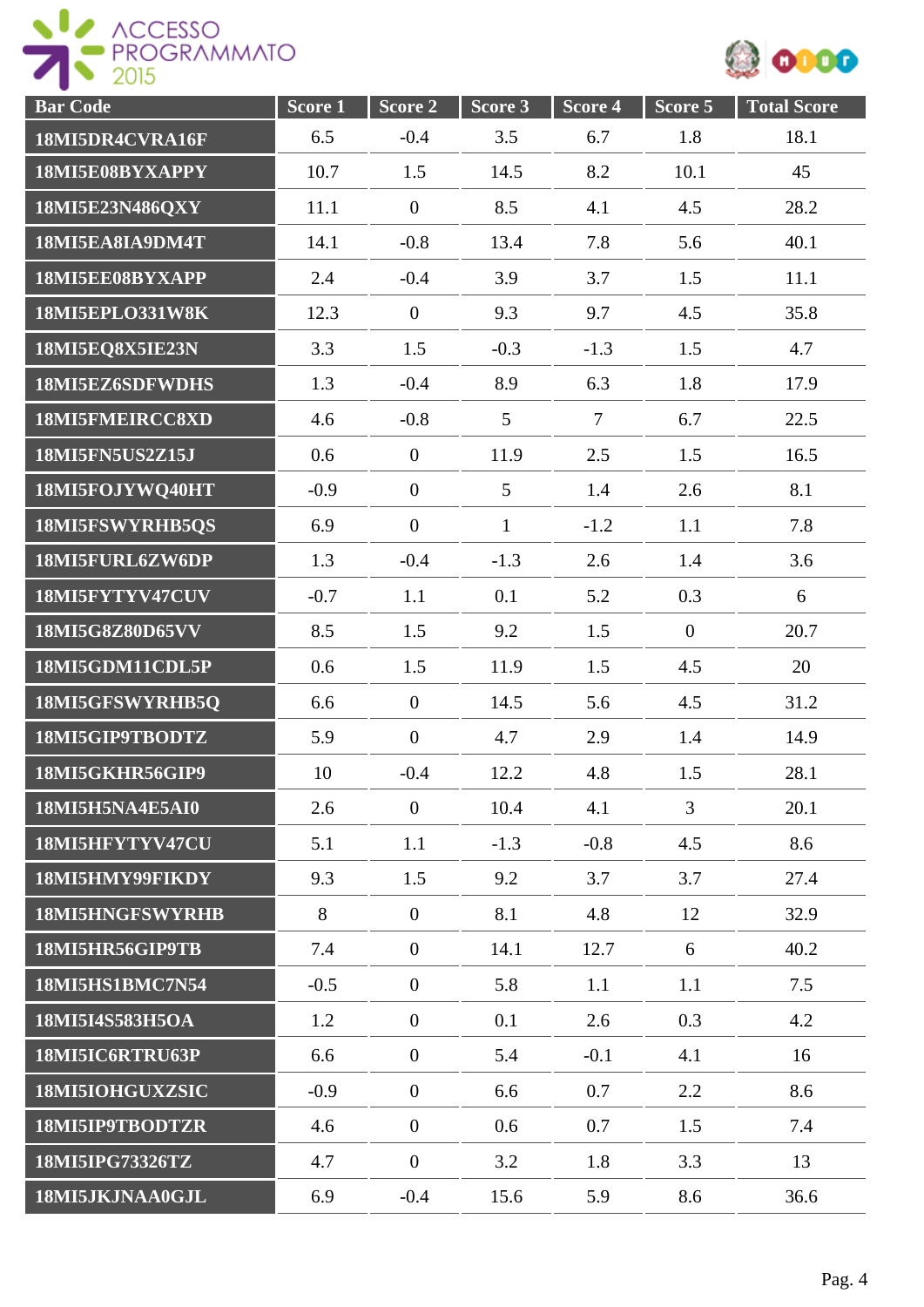



| <b>Bar</b> Code        | Score <sub>1</sub> | Score 2          | Score 3 | Score <sub>4</sub> | Score 5        | <b>Total Score</b> |
|------------------------|--------------------|------------------|---------|--------------------|----------------|--------------------|
| 18MI5JLEZ6SDFWD        | $-1.1$             | $\boldsymbol{0}$ | 3.5     | 1.4                | 1.5            | 5.3                |
| 18MI5JNAA0GJLEZ        | 1.6                | $-0.4$           | 2.8     | 2.6                | 2.2            | 8.8                |
| 18MI5JOVM998ZUZ        | 11.9               | $-0.8$           | 6.2     | 1.8                | 5.6            | 24.7               |
| 18MI5KBXCLGVSM7        | 12.2               | 1.1              | 7.7     | 1.5                | 1.5            | 24                 |
| 18MI5KFURL6ZW6D        | $-0.5$             | $\overline{0}$   | 7.7     | 5.9                | 2.6            | 15.7               |
| 18MI5KHR56GIP9T        | 10.4               | $-0.4$           | 9.6     | 5.9                | 6              | 31.5               |
| 18MI5L9SFB9JBFN        | 10.8               | $\boldsymbol{0}$ | 15.3    | 6.7                | 2.6            | 35.4               |
| 18MI5LB6M43JJAW        | 2.5                | $\boldsymbol{0}$ | 13.8    | 13.5               | 4.1            | 33.9               |
| 18MI5LEZ6SDFWDH        | 10.3               | $\boldsymbol{0}$ | 17.5    | 12.7               | 3              | 43.5               |
| 18MI5LKBXCLGVSM        | 14.9               | $\boldsymbol{0}$ | 6.6     | 1.8                | $\overline{3}$ | 26.3               |
| <b>18MI5LO331W8KGK</b> | 8.1                | 1.5              | 14.9    | 6.7                | 7.1            | 38.3               |
| 18MI5M2XOFGEI7V        | 12.7               | $\boldsymbol{0}$ | 10.7    | 10.1               | 3.7            | 37.2               |
| 18MI5M375PWWVZB        | 1.3                | $-0.4$           | 3.9     | 3.7                | $\mathbf{0}$   | 8.5                |
| 18MI5M8W98L9SFB        | 19                 | $\boldsymbol{0}$ | 15.3    | 10.1               | 5.6            | 50                 |
| 18MI5MC7N54LKBX        | 13.4               | $\overline{0}$   | 1.7     | 5.2                | $\mathfrak{Z}$ | 23.3               |
| 18MI5MD3Z0Y2QW2        | 11.9               | $\boldsymbol{0}$ | 8.8     | 3.3                | 1.5            | 25.5               |
| 18MI5MQEE3JMPI2        | 13.8               | 1.5              | 13.4    | 1.8                | 2.6            | 33.1               |
| 18MI5MY99FIKDY4        | 16.4               | $\overline{0}$   | 11.1    | 0.6                | $\overline{3}$ | 31.1               |
| 18MI5N0P50SBIJH        | 2.4                | $-0.4$           | 3.1     | $-0.8$             | $\mathbf{0}$   | 4.3                |
| 18MI5N486QXYW0C        | 3.1                | 1.1              | 0.1     | 0.6                | $-0.1$         | 4.8                |
| 18MI5N54LKBXCLG        | 4.4                | $\overline{0}$   | 4.3     | 6.7                | 4.5            | 19.9               |
| 18MI5N5US2Z15J9        | 9.7                | 1.5              | 8.5     | 6.3                | 5.2            | 31.2               |
| 18MI5NGFSWYRHB5        | 1.3                | $\mathbf{0}$     | 1.6     | 1.8                | $\overline{3}$ | 7.7                |
| 18MI5O1AQ62TCJK        | $-0.6$             | $\overline{3}$   | 2.5     | $-1.2$             | 1.5            | 5.2                |
| 18MI5O8SAMCSYQ3        | 5.1                | $\boldsymbol{0}$ | 11.8    | 4.4                | 4.1            | 25.4               |
| 18MI5OHGUXZSIC6        | $\overline{2}$     | $-0.8$           | 4.8     | 0.6                | 9              | 15.6               |
| 18MI5P0EE08BYXA        | 8.8                | 1.5              | 9.3     | 5.6                | $\overline{3}$ | 28.2               |
| 18MI5P4Q9W596NZ        | 5.8                | $\boldsymbol{0}$ | 2.5     | $\boldsymbol{0}$   | 1.1            | 9.4                |
| 18MI5P7W4HC12M3        | 5.9                | $\boldsymbol{0}$ | 10.3    | 12.7               | 2.6            | 31.5               |
| 18MI5PLO331W8KG        | 9.5                | $-0.4$           | 5.1     | $\mathbf{1}$       | 3.7            | 18.9               |
| 18MI5PNX9U8X0F5        | 1.7                | $-0.8$           | 11.5    | 9.3                | 5.6            | 27.3               |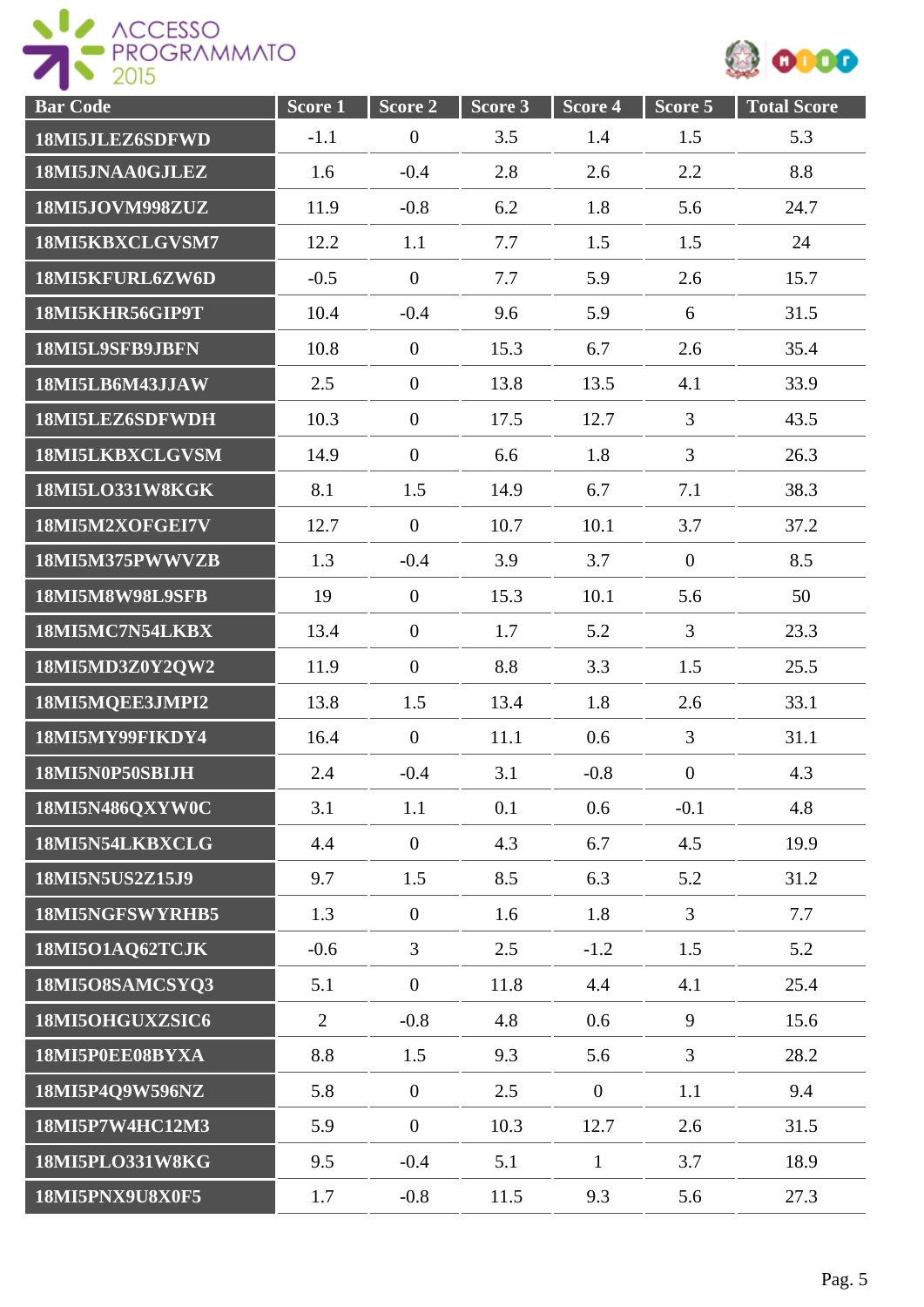



| <b>Bar Code</b>        | S <sub>core</sub> 1 | Score 2          | Score 3        | Score 4        | Score 5        | <b>Total Score</b> |
|------------------------|---------------------|------------------|----------------|----------------|----------------|--------------------|
| 18MI5PPYT9V09DR        | 2.6                 | $-0.4$           | 16             | 8.6            | $\overline{0}$ | 26.8               |
| 18MI5PYT9V09DR4        | 0.7                 | $\boldsymbol{0}$ | 8.2            | 8.6            | 9              | 26.5               |
| 18MI5Q03QRZ73KX        | 0.2                 | $\boldsymbol{0}$ | 11.1           | 2.1            | 4.1            | 17.5               |
| 18MI5Q05ELC2YZX        | 9.2                 | $\boldsymbol{0}$ | $-0.8$         | $\overline{3}$ | 1.1            | 12.5               |
| 18MI5QFQ98ONBF0        | 11.9                | 1.5              | 3              | 1.5            | $-0.4$         | 17.5               |
| 18MI5QP3UWQRA0Q        | 5.1                 | 1.1              | 1.7            | 1.5            | 1.1            | 10.5               |
| 18MI5QQDNKN120U        | $\overline{2}$      | 1.5              | 0.6            | $\overline{0}$ | $-0.4$         | 3.7                |
| 18MI5QS9PT52OZD        | $\overline{4}$      | $-0.4$           | 1.7            | $-0.8$         | $\overline{3}$ | 7.5                |
| 18MI5QXYW0CIOHG        | $-0.2$              | $\boldsymbol{0}$ | 1.7            | 1.8            | 1.5            | 4.8                |
| 18MI5R1Y04I8GEX        | $-0.2$              | $\boldsymbol{0}$ | 3.5            | 4.4            | 2.2            | 9.9                |
| 18MI5R4CVRA16FM        | 10.3                | $-0.8$           | 11.9           | 0.7            | 8.6            | 30.7               |
| 18MI5RA16FMD3Z0        | 10.8                | $\boldsymbol{0}$ | 8.5            | 1.4            | $\overline{3}$ | 23.7               |
| 18MI5RA4Y4M8W98        | $\overline{7}$      | $\boldsymbol{0}$ | 11.5           | 2.9            | 6              | 27.4               |
| 18MI5RCEVCGR0AL        | 12.7                | $-0.4$           | 9.3            | 6              | $\overline{3}$ | 30.6               |
| 18MI5RTRU63P0EE        | 14.5                | $\boldsymbol{0}$ | 13.7           | $-0.8$         | $\mathbf{0}$   | 27.4               |
| 18MI5S1BMC7N54L        | 2.9                 | 1.5              | 9.9            | 4.4            | $\mathbf{0}$   | 18.7               |
| 18MI5S2Z15J9HFY        | 3.4                 | $-0.4$           | 8              | $-0.6$         | $-0.9$         | 9.5                |
| 18MI5S7UZ89CQ29        | 13                  | $\boldsymbol{0}$ | 5.6            | $\overline{3}$ | 4.5            | 26.1               |
| 18MI5S9PT52OZDD        | 4.4                 | $\boldsymbol{0}$ | 2.8            | 2.6            | 1.8            | 11.6               |
| 18MI5SIC6RTRU63        | 20.9                | $-0.4$           | $\overline{0}$ | $\overline{0}$ | 3              | 23.5               |
| 18MI5SM70X7EQ8X        | 8.5                 | $\overline{0}$   | 8.5            | 7.1            | 5.6            | 29.7               |
| 18MI5SXU36BTU26        | 6.6                 | $-0.4$           | 5.9            | 3.2            | 2.6            | 17.9               |
| 18MI5T9V09DR4CV        | 8.8                 | $-0.4$           | 4.3            | 3.3            | $\overline{0}$ | 16                 |
| 18MI5TBODTZRA4Y        | 4.3                 | $\overline{0}$   | 11.1           | 6              | 1.5            | 22.9               |
| 18MI5TCJKJNAA0G        | 7.3                 | $\overline{0}$   | 0.3            | $-2.4$         | 3.7            | 8.9                |
| <b>18MI5TYV47CUV37</b> | 11.2                | 1.5              | 2.4            | 9              | $\overline{3}$ | 27.1               |
| 18MI5TZRA4Y4M8W        | 7.4                 | $\boldsymbol{0}$ | 13.8           | 7.8            | 4.1            | 33.1               |
| <b>18MI5U63P0EE08B</b> | 8.1                 | 1.5              | 6.2            | 1.1            | 0.7            | 17.6               |
| 18MI5U7Z1UWED5V        | 8.5                 | $-0.4$           | 0.1            | 1.8            | $\mathbf{0}$   | 10                 |
| 18MI5UQ05ELC2YZ        | 17.2                | 1.1              | 14.1           | 1.8            | 1.1            | 35.3               |
| 18MI5UV37O1AQ62        | 3.1                 | $-0.4$           | 4.7            | $-1.2$         | 1.1            | 7.3                |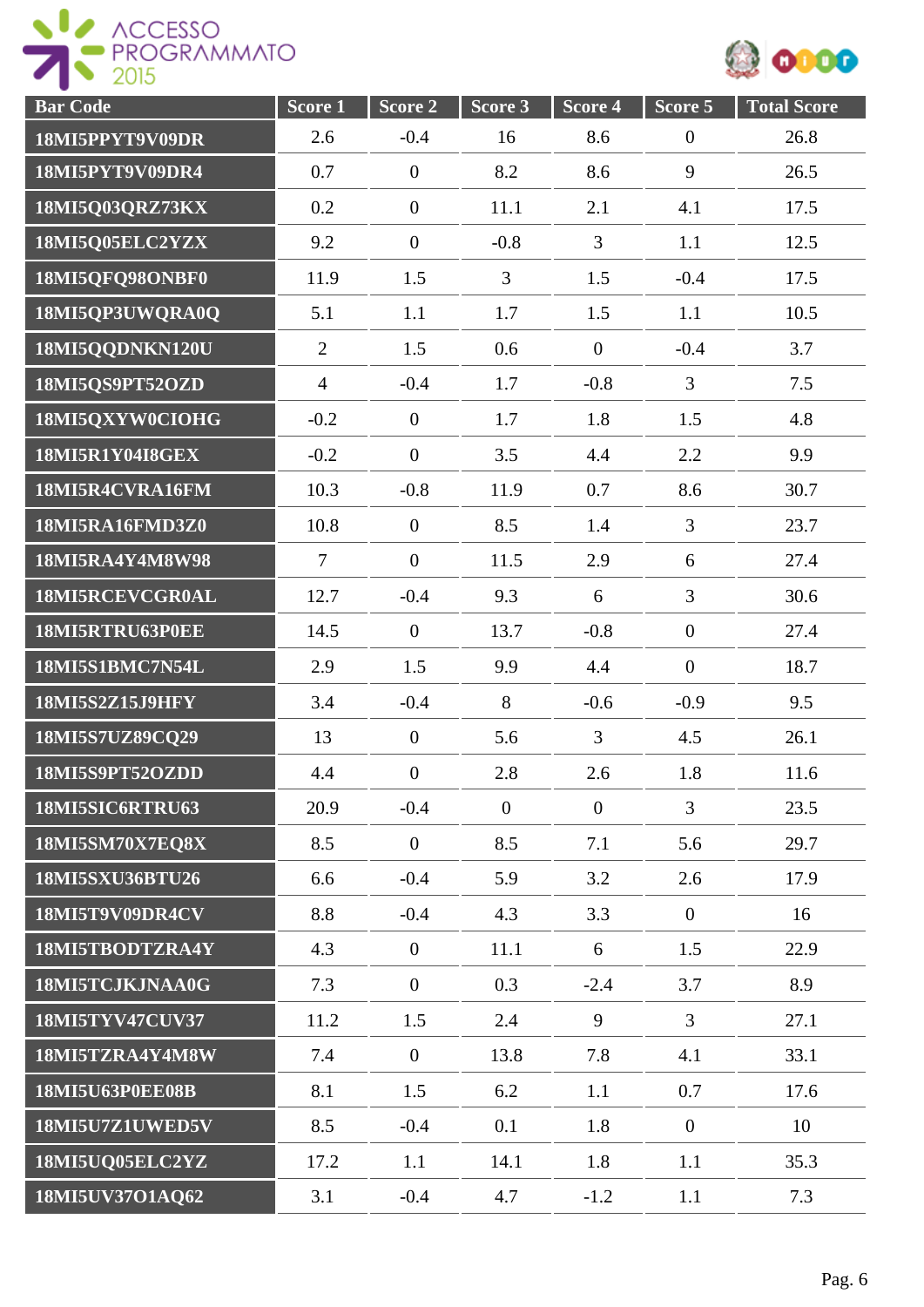



| <b>Bar Code</b>        | Score 1          | Score 2          | Score 3 | Score 4 | Score 5        | <b>Total Score</b> |
|------------------------|------------------|------------------|---------|---------|----------------|--------------------|
| 18MI5UWED5V4X8A        | 10.4             | $\boldsymbol{0}$ | $\tau$  | 4.1     | 3              | 24.5               |
| 18MI5UXZSIC6RTR        | 2.1              | $\boldsymbol{0}$ | 6.2     | 6       | 4.1            | 18.4               |
| 18MI5UZ89CQ29BU        | 7.8              | $-0.4$           | 20.2    | 11.6    | 7.5            | 46.7               |
| 18MI5V37O1AQ62T        | $\mathbf{1}$     | 1.5              | 3.9     | 0.6     | 1.5            | 8.5                |
| 18MI5V47CUV37O1        | 8.6              | $-0.4$           | 5.5     | 4.1     | 2.6            | 20.4               |
| <b>18MI5V4X8A22RSE</b> | 5.2              | $\mathbf{0}$     | 2.7     | $-0.2$  | 2.2            | 9.9                |
| 18MI5V6A258NDBL        | 0.1              | 1.5              | 5.5     | 1.1     | 1.5            | 9.7                |
| 18MI5VAW3UTL6LU        | 6.6              | 1.1              | 4.3     | 0.7     | 5.6            | 18.3               |
| 18MI5VRA16FMD3Z        | 11.8             | 1.1              | 10.7    | 5.6     | 4.5            | 33.7               |
| 18MI5VU7Z1UWED5        | 9.6              | 1.5              | 2.8     | 2.5     | $-0.8$         | 15.6               |
| 18MI5VUYMRXQP3U        | 1.2              | $\boldsymbol{0}$ | 4.2     | 2.1     | 1.1            | 8.6                |
| 18MI5W0CIOHGUXZ        | $\overline{7}$   | $\overline{0}$   | 8.5     | 6       | 4.5            | 26                 |
| 18MI5W8KGKHR56G        | 7.4              | 1.5              | 10      | 4.1     | 4.5            | 27.5               |
| 18MI5WDHS1BMC7N        | 2.2              | $-0.4$           | 4.7     | 2.6     | 4.5            | 13.6               |
| 18MI5WED5V4X8A2        | 11.5             | $\mathbf{0}$     | 8.9     | 0.3     | 1.5            | 22.2               |
| 18MI5X02VMG9UWU        | 4.8              | $-0.4$           | 10.4    | 5.6     | $-0.4$         | 20                 |
| 18MI5X1PV1TT6Y0        | 9.6              | $\mathbf{0}$     | 10.8    | 5.9     | 4.5            | 30.8               |
| <b>18MI5X3L7V87K8R</b> | 1.4              | $-0.4$           | 5.2     | 5.2     | 4.1            | 15.5               |
| 18MI5X5IE23N486        | 3.2              | $\boldsymbol{0}$ | 16.8    | 5.2     | 3              | 28.2               |
| <b>18MI5X7EQ8X5IE2</b> | $-2.2$           | 1.5              | 12.2    | 10.1    | $\overline{3}$ | 24.6               |
| 18MI5XAPPYT9V09        | 6.9              | $\overline{0}$   | 3.5     | $-0.5$  | 2.6            | 12.5               |
| 18MI5XERBGW3UDA        | 2.4              | $\overline{0}$   | $-0.4$  | $-0.4$  | $-0.1$         | 1.5                |
| 18MI5XS7UZ89CO2        | 7.7              | $-0.4$           | 5.1     | 5.2     | 5.6            | 23.2               |
| 18MI5XYW0CIOHGU        | 8.1              | 1.5              | 17.2    | 8.6     | 9              | 44.4               |
| 18MI5XZSIC6RTRU        | 8.6              | $\mathbf{0}$     | 15.7    | 9.7     | 5.6            | 39.6               |
| 18MI5Y2QW2VU7Z1        | 9.6              | $-0.8$           | 10.7    | 4.8     | $\overline{3}$ | 27.3               |
| 18MI5Y8YWR64G9B        | 1.8              | $\overline{0}$   | 11.9    | 4.8     | 9              | 27.5               |
| 18MI5Y96S3HH4E2        | 2.9              | $-0.8$           | $-0.9$  | $-0.9$  | 1.8            | 2.1                |
| 18MI5YT9V09DR4C        | 10               | $\mathbf{0}$     | 16      | 6.7     | $\mathbf{0}$   | 32.7               |
| 18MI5YXAPPYT9V0        | 10               | $\boldsymbol{0}$ | 13      | 10.5    | $\overline{3}$ | 36.5               |
| 18MI5YYNNAK7H6J        | $\boldsymbol{0}$ | 1.5              | 7.3     | 8.6     | 6.7            | 24.1               |